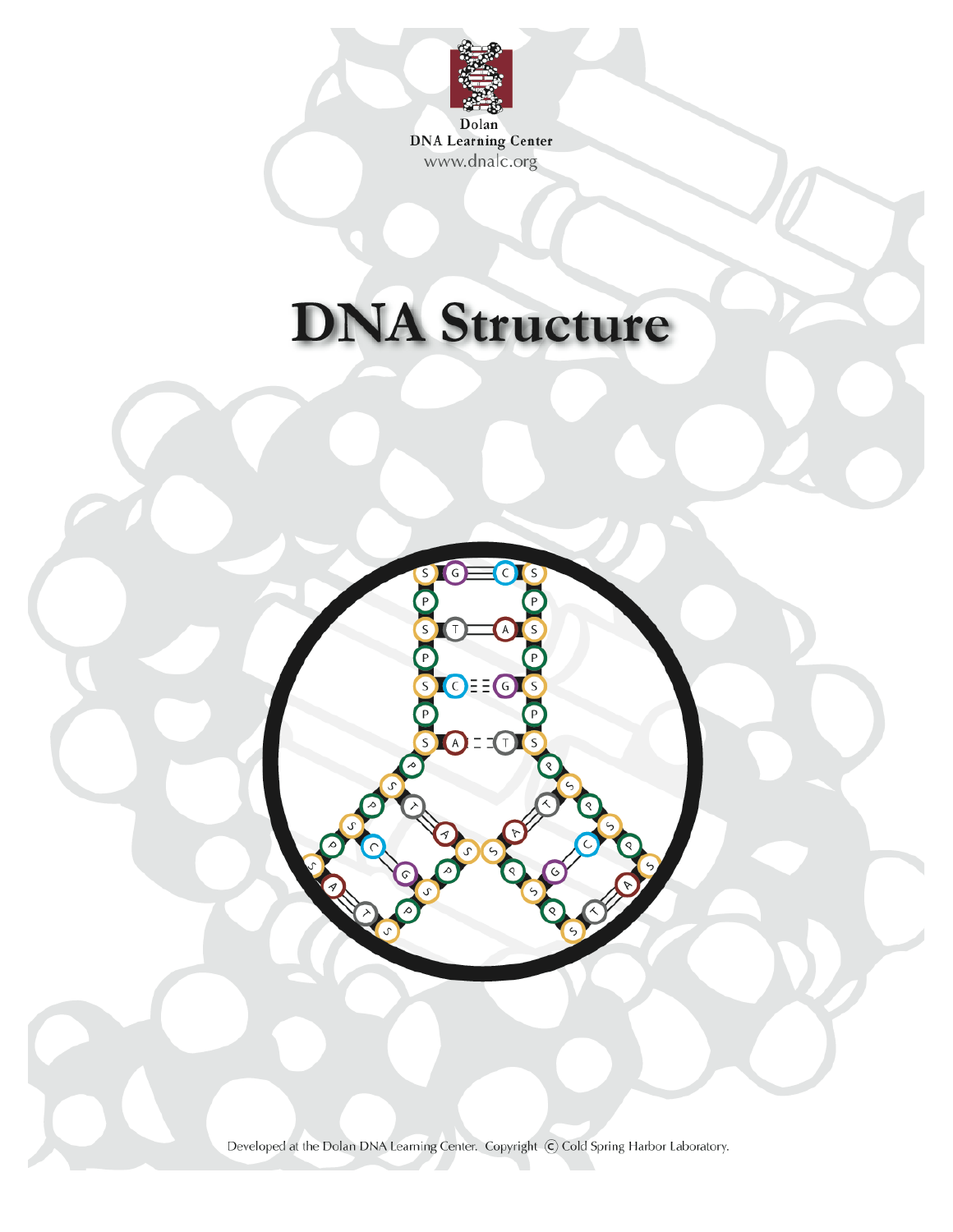

#### **Background**

DNA is called the code of life, possessing the hereditary information for all living things. Genes determine many of the traits and functions that we find in different organisms. All living things are composed of cells that contain DNA and follow genetic instructions to make proteins. For example, human skin cells use the instructions in a gene to produce the protein melanin that gives the trait of skin pigmentation.

The chemical structure of DNA is basically the same in all organisms. DNA, or deoxyribonucleic acid, is a molecule made of the elements phosphorous, nitrogen, carbon, hydrogen, and oxygen. DNA is a nucleic acid, one of the types of organic compounds necessary for life.

The shape of DNA is a ladder, twisting in a clockwise direction to form a double helix shape. If the double helix is "untwisted" into a ladder, each side of the ladder, or helix, is called a "backbone" made of alternating sugar and phosphate molecules. The "rungs" of the ladder consist of pairs of nitrogenous (containing nitrogen) bases. These base pairs are attached at either end to a sugar molecule in the backbone. The sugar molecules are connected to each other by phosphate groups and held together by very strong covalent bonds.

The four nitrogenous bases that make up the genetic code are Adenine (A), Thymine (T), Guanine (G) and Cytosine (C). In the DNA molecule, Adenine and Thymine are bound together as a base pair, and Guanine and Cytosine are bound together as a base pair. A weak hydrogen bond holds the base pairs together. Adenine and Guanine are grouped as Purines and Thymine and Cytosine are grouped as Pyrimidines. Purines and Pyrimidines are molecules that are very similar in their chemical make up and chemical shape. This allows Adenine to pair up easily with Thymine and Guanine to pair up easily with Cytosine, as pieces of a puzzle fit together. If DNA is separated down the middle between the bases ("unzipped"), the two strands contain complimentary bases. For example, if one strand has the sequence ATTGCA, its complement would have the sequence TAACGT.

Nitrogenous bases make up the code of DNA by forming different combinations or sequences. Every gene has a specific sequence of A, T, G, C that ultimately codes for amino acids, the building blocks of proteins. The combination of amino acids determines what protein is produced. The Human Genome Project is a collaborative effort of many scientists decoding the 3 billion base pairs in the human genome (the DNA contained in a human's chromosomes). It is estimated that the human genome contains 30,000-50,000 genes.

P.A. Levene was a biochemist in the 1920's that figured out the chemical makeup of the DNA molecule. Later, in 1953, James Watson and Francis Crick were the scientists who worked together to develop a model of DNA in Cambridge, England. According to a study done by Erwin Chargaff in the 1940's, a double strand of DNA has the same number of Adenine and Thymine molecules and the same number of Guanine and Cytosine molecules. Watson and Crick used these calculations to conclude that Adenine/Thymine and Guanine/Cytosine are pairs. Rosalind Franklin, who worked under Wilkins, photographed the DNA molecule using X-ray crystallography to determine the helix shape. Chargaff and Franklin's contributions led the way for Watson and Crick's discovery. In 1962, Watson and Crick were awarded the prestigious Nobel Prize for Physics and Medicine along with Maurice Wilkins (Rosalind Franklin's boss) for their discovery of the double helix shape of DNA.

Watson and Crick proposed that the structure of DNA allows it to replicate during mitosis. Other discoveries by scientists supported this theory. Each base pair is held together by a weak hydrogen bond. Before a cell divides, an enzyme called helicase untwists the double helix and separates the two complimentary strands by breaking that hydrogen bond. A different enzyme, DNA polymerase, rebuilds each strand by matching the missing nucleotides. The result is two daughter strands identical to the original.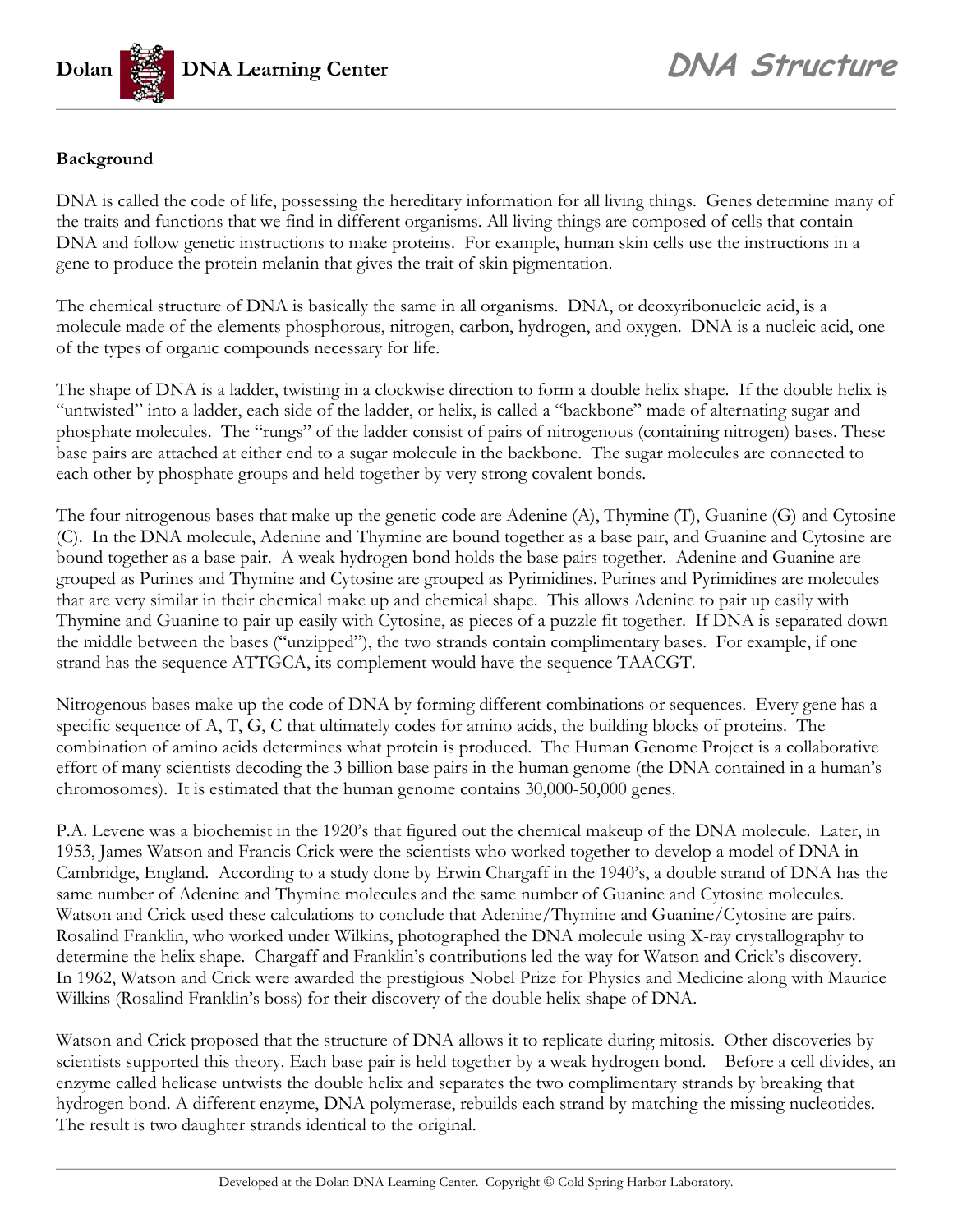

#### **Description of Activity**

In this one-hour activity, children in grades 5-8 learn about the structure of the DNA molecule. They will discuss base pairing and learn how information in DNA is copied to make new DNA molecules. Students will produce a 3-dimensional model of DNA using craft store materials.

#### **Learning Outcomes**

Students will:

- learn the genetic code  $(A, T, C, G)$ .
- understand the structure and function of the DNA molecule.
- discuss the process of DNA replication.
- produce a model of DNA.

#### **Assumptions of Prior Knowledge**

Students should know that all living cells contain DNA. They should be able to identify and define the role of cells and their structures, and understand the relationship between chromosomes and DNA.

#### **Misconceptions**

Students often believe that DNA is a living thing. They may also think that different cells within an organism contain different DNA. It is not uncommon for students to think that only animal cells contain DNA.

#### **Lesson**

#### **Materials and Equipment**

- Molecular model kit
- Periodic table of elements
- Large 3-D model of DNA

Per student:

- $2 \frac{3}{4}$ " x 13" black and white striped foam strips
	- 18 ¼" wooden dowels cut into:
		- o 1" pieces, painted orange and green
		- o 2" pieces, painted yellow and blue
- 18 upholstery tacks
- 9  $\frac{1}{4}$ " x 1" clear vinyl tubing pieces

#### **Purchasing Information**

- Wooden dowels- local lumber retailer
- Vinyl tubing (20')- Home Depot
- Foam sheets (Foamies)- Sunshine Crafts
- Boardwalk contact covering-local hardware store
- Upholstery tacks- Home Depot
- Large 3-D DNA model Henry Kosloski (413) 786-6934

#### **Before Class**

*\_\_\_\_\_\_\_\_\_\_\_\_\_\_\_\_\_\_\_\_\_\_\_\_\_\_\_\_\_\_\_\_\_\_\_\_\_\_\_\_\_\_\_\_\_\_\_\_\_\_\_\_\_\_\_\_\_\_\_\_\_\_\_\_\_\_\_\_\_\_\_\_\_\_\_\_\_\_\_\_\_\_\_\_\_\_\_\_\_\_* 

- Photocopy the corresponding student worksheets.
- Review the history of the DNA molecule on the DNA Interactive Internet site at: [www.dnai.org](http://www.dnai.org/) < Code

#### **During Class**

- Review the history of the discovery of the DNA molecule. If you have internet access in the classroom you can show them the following some clips from the following section of the DNA Interactive website, <http://www.dnai.org/a/index.html>.
- Explain how organisms can grow from a single cell through the process of cell division and that DNA replicates within cells when they divide.
- Using a 3-D model of DNA, discuss the double helix shape, and why it is called a double helix. Point out that the model has 6 different colors on it, and each color represents a small molecule that is one part of the whole molecule.
- If students have never seen a periodic table, it can be fun to talk about atoms, elements and molecules, and the fact that DNA is not alive. It is a molecule, just like glucose or water, but it is a molecule with special instructions for a cell. The DNA in a cell can be compared to a recipe book, and the genes to individual recipes for traits and characteristics. Without the machinery in a cell, the DNA cannot function, as it should.
- Using the DNA Molecule handout, examine the chemical structure of the DNA molecule. Start with the backbone, which is made of repeating molecules of deoxyribose sugar and phosphate groups.
- Ask the students why this part of the molecule is called the backbone. They might notice that deoxyribose sounds familiar because the acronym DNA is short for Deoxyribonucleic Acid. Many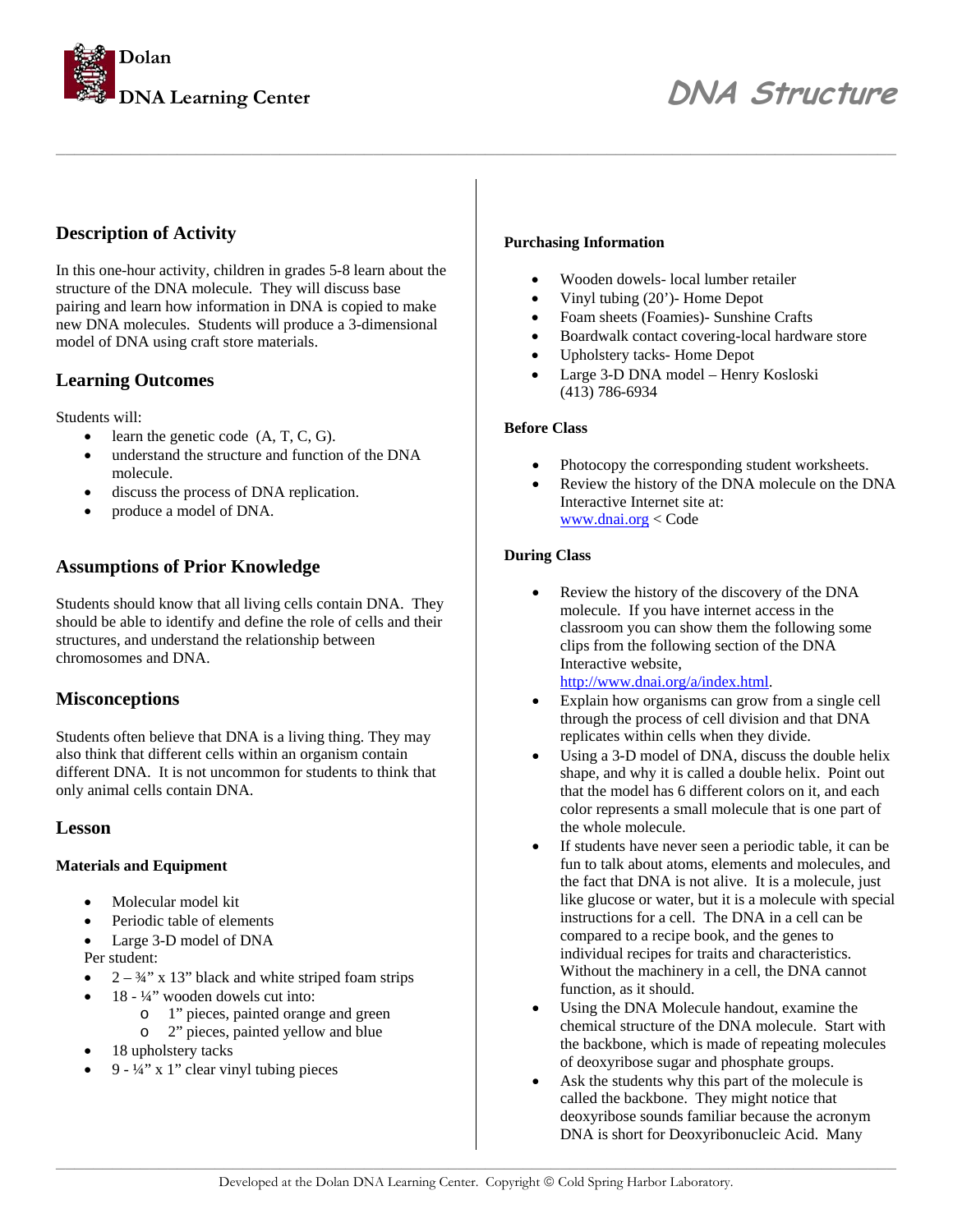

### **DNA Structure** *DNA Structure*

times molecules are named for their chemical components and characteristics. Ask students why the molecule is called a *nucleic* acid.

• Focus next on the four bases, which comprise the rungs of the DNA ladder. Read the chemical names, and explain that many times they are called A, T, G and C for short. Point out that they have partners. A is bound to T, and G is bound to C. An easy way to remember is the saying: **A**t **T**he

**G**rand **C**anyon, they fell in love.

- Using an alphabet analogy, illustrate how a simple four-letter code can carry information for all living organisms. For example, using the three letters C, A, and T, how many words can you make? The alphabet has 26 letters, and by simply rearranging the order of letters, or adding/taking letters away, we can make new words.
- Genes are specific ATGC sequences that carry information to make proteins. The DNA in a cell is the "cookbook" and genes are the individual "recipes".
- Demonstrate how to construct a DNA model using the materials supplied. The black and white striped foam pieces represent the backbones and the wooden dowels represent the four bases. Each base pair is held together by a piece of vinyl tubing, and the pairs are held to the white squares on the backbone with upholstery tacks. Each student should try to create a unique pattern of bases, just like the unique patterns we see in our own genes.

#### **Analysis and Discussion**

- Discuss how different genes can vary in sequence and length.
- Ask the students to propose a method of DNA replication, just as Watson and Crick did in 1953. Help the students to demonstrate the process of DNA replication using their models.
- Discuss how a mutation in the genetic code can be produced, and how that mutation might affect specific traits in an organism.
- Explore scientific theories relating to the formation of the DNA molecule and the beginning of life on earth using the film "The Birth of Earth and Ancient Oceans" by the Discovery Channel.

#### **Further Explorations**

Students can design their own unique DNA model using creative materials to represent each component of the

molecule. They should be displayed in the classroom along with interesting facts about the double helix.

Students can research historical events and discoveries in history that were possible because of the knowledge we have regarding the structure of the DNA molecule. Encourage your students to be creative with their research.

Students can bring in examples of the double helix that are present in pictures, periodical clippings, and movies. It would be an interesting way to generate discussions about the importance of DNA, and how the DNA molecule has become a part of our everyday lives.

#### **Resources**

*\_\_\_\_\_\_\_\_\_\_\_\_\_\_\_\_\_\_\_\_\_\_\_\_\_\_\_\_\_\_\_\_\_\_\_\_\_\_\_\_\_\_\_\_\_\_\_\_\_\_\_\_\_\_\_\_\_\_\_\_\_\_\_\_\_\_\_\_\_\_\_\_\_\_\_\_\_\_\_\_\_\_\_\_\_\_\_\_\_\_* 

#### <http://www.dnaftb.org/dnaftb/>

The DNA Learning Center's Internet site. Use this site to explore various genetic concepts from inheritance to genetic engineering.

#### <http://www.ygyh.org/>

The DNA Learning Center's Internet site. Use this site to learn about the connection between genes and health.

#### [www.dnai.org](http://www.dnai.org/)

The DNA Learning Center's Internet site. Use this site to learn about the past, present and future of DNA science.

#### Films: "The Birth of Earth and Ancient Oceans" Discovery Communications, Inc., 2002.

#### **Correlations**

#### **New York State**

NYS Standard 4: Science The Living Environment

- Living things are both similar to and different from each other and nonliving things.
- Organisms inherit genetic information in a variety of ways that result in continuity of structure and function between parents and offspring.
- The continuity of life in sustained through reproduction and development.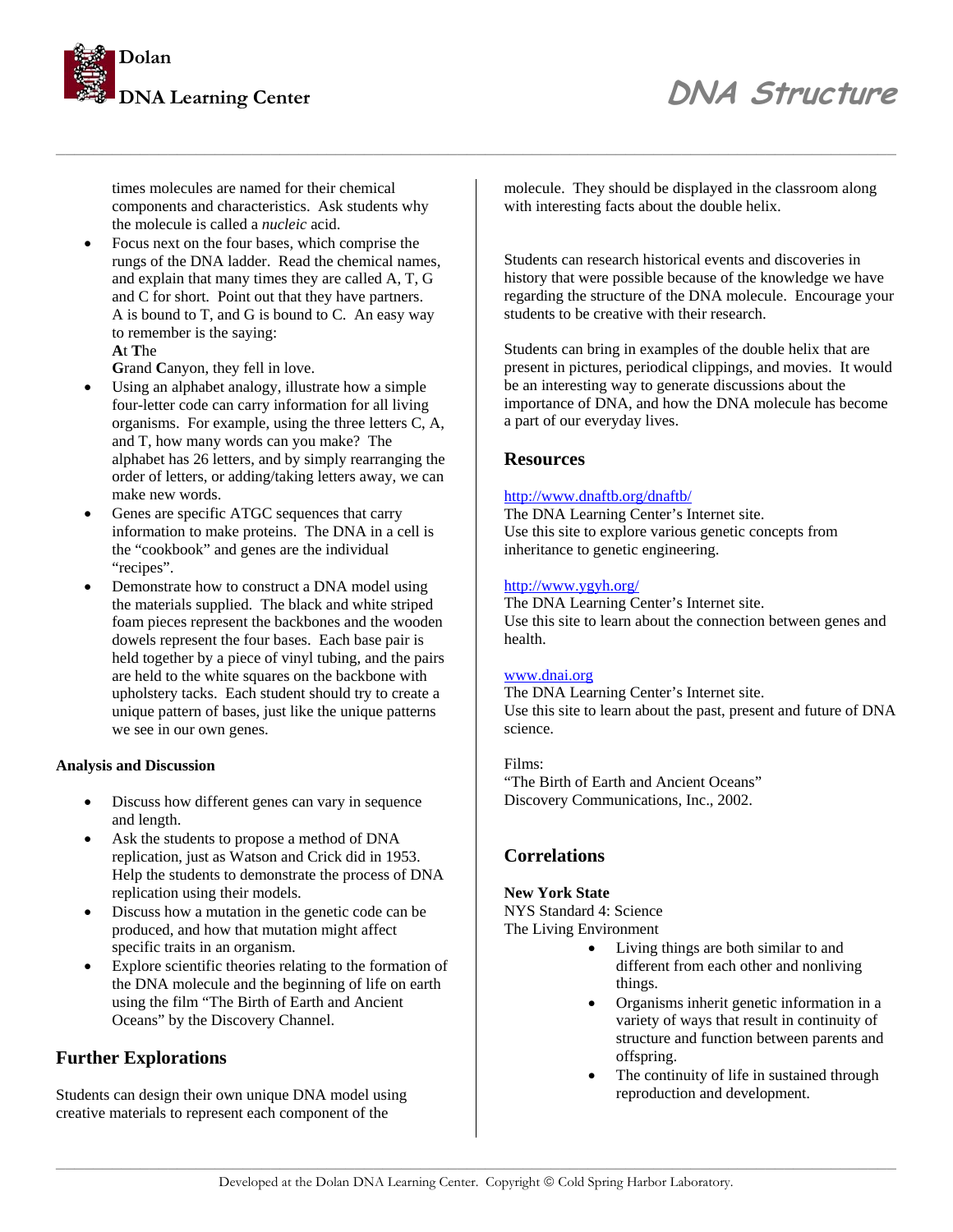

## **DNA Learning Center** *DNA Structure*

#### **National**

Content Standard C: Life Science Reproduction and Heredity

- Every organism requires a set of instruction for specifying its traits. Heredity is the passage of these instructions from one generation to another.
- Heredity information is contained in genes, located in the chromosomes of each cell. Each gene carries a single unit of information. An inherited trait of an individual can be determined by one or by many genes, and a single gene can influence more than one trait. A human cell contains many thousands of different genes.
- The characteristics of an organism can be described in terms of a combination of traits. Some traits are inherited and other result from interactions with the environment.

#### **AAAS Benchmarks**

Standard B: Heredity

In some kinds of organisms, all the genes come from a single parent, whereas in organisms that have sexes, typically half of the genes come from each parent.

*\_\_\_\_\_\_\_\_\_\_\_\_\_\_\_\_\_\_\_\_\_\_\_\_\_\_\_\_\_\_\_\_\_\_\_\_\_\_\_\_\_\_\_\_\_\_\_\_\_\_\_\_\_\_\_\_\_\_\_\_\_\_\_\_\_\_\_\_\_\_\_\_\_\_\_\_\_\_\_\_\_\_\_\_\_\_\_\_\_\_*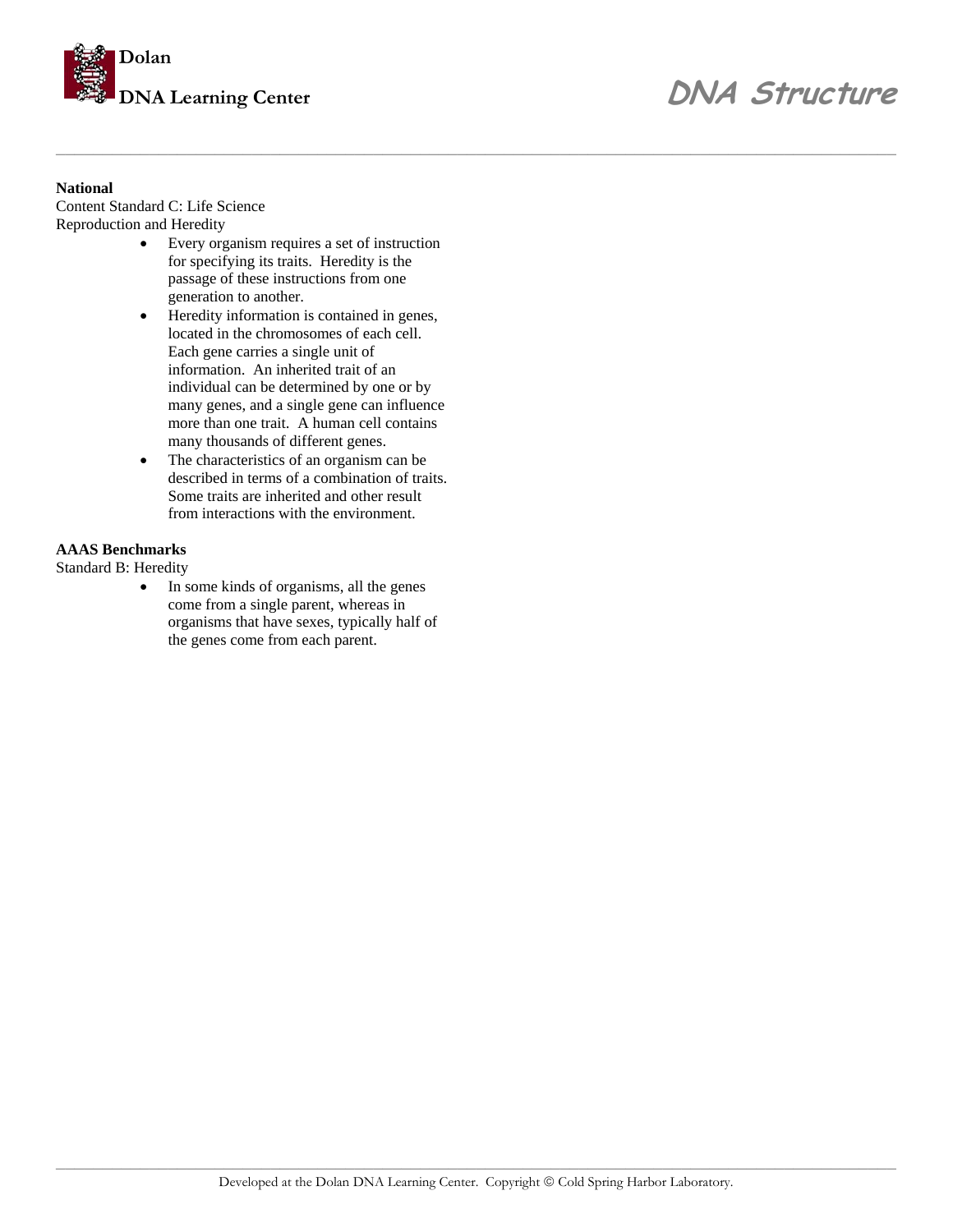# **The DNA Molecule**



A phosphate group

Adenine Thymine